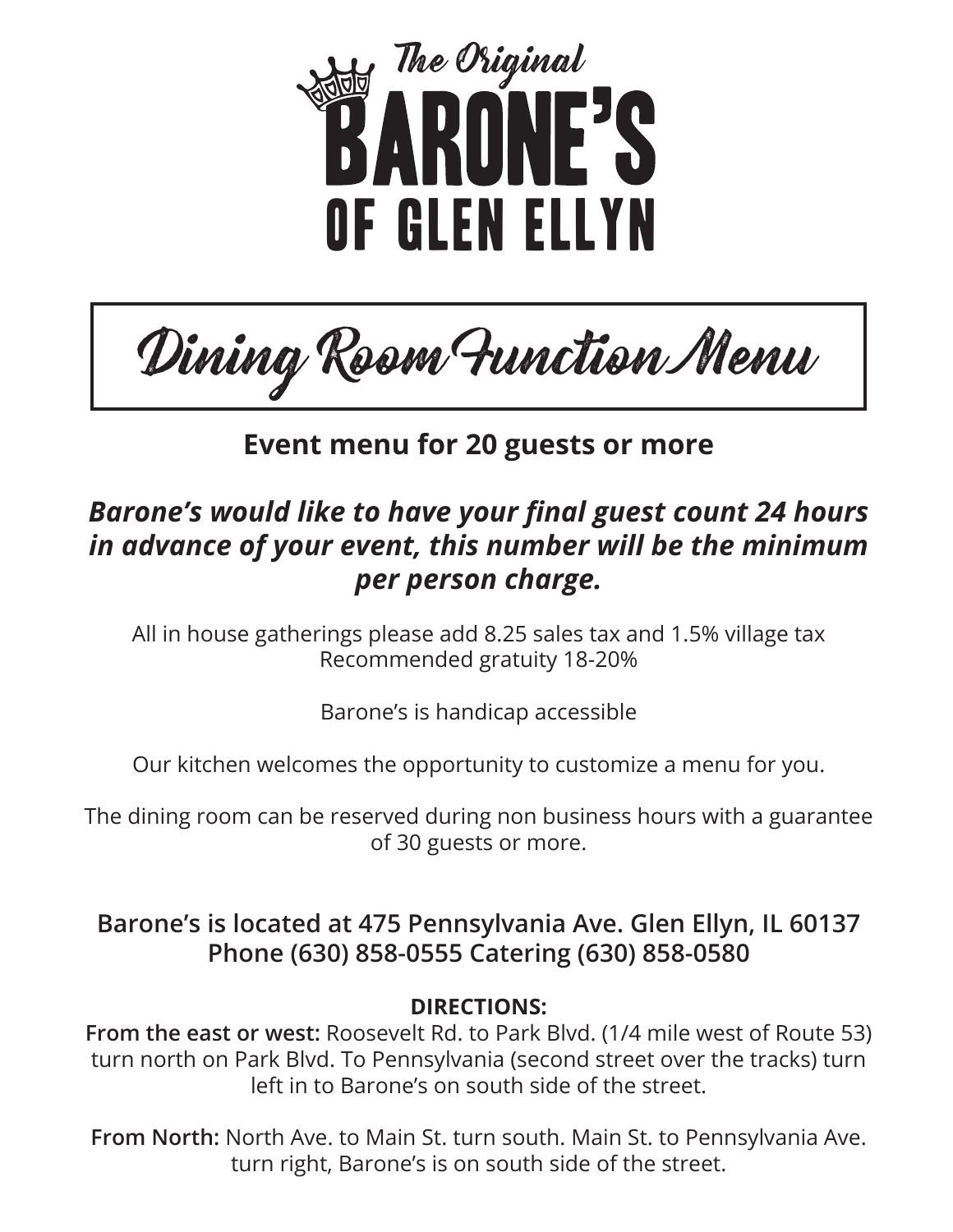Family Style Packages



### **SPORTS PACKAGE**

Pizza: You may choose any combination of ingredients on our thin crust pizza Salad: Barone's House Salad – Caesar Salad – Garden Salad (choose one) Breads: Garlic Bread

Beverage: Unlimited Soda – Milk- Chocolate Milk – Juice – Coffee – Tea *\$11.95 per person \$5.25 per child*

#### **GLENBARD PACKAGE**

Pizza: You may choose any combination of ingredients on our thin crust pizza Salad: Barone's House Salad – Caesar Salad – Garden Salad (choose one) Breads: Our dinner bread baked fresh daily from Turano Bakery Pasta: Mostaccioli or Spaghetti in Meat or Marinara sauce (choose one) Beverage: Unlimited Soda – Milk- Chocolate Milk – Juice – Coffee – Tea *\$13.50 per person \$5.75 per child*

# **GLEN ELLYN HOTEL PACKAGE**

Salad: Barone's House Salad – Caesar Salad – Garden Salad (choose one) Breads: Our dinner bread baked fresh daily from Turano Bakery Pasta: Our special Meat Lasagna or Spinach Lasagna (choose one) Sides: Italian Sausage and Peppers or Meatballs (choose one) Vegetable: Our Mediterranean Medley Beverage: Unlimited Soda – Milk- Chocolate Milk – Juice – Coffee – Tea *\$14.25 per person \$5.75 per child*

# **GAZEBO PACKAGE**

Salad: Barone's House Salad – Caesar Salad – Garden Salad (choose one) Breads: Our dinner bread baked fresh daily from Turano Bakery Pasta: Mostaccioli with Marinara or Meat sauce Entrée: Chicken Parmigiana or Chicken Vesuvio Vegetable: Our Mediterranean Medley Beverage: Unlimited Soda – Milk- Chocolate Milk – Juice – Coffee – Tea *\$15.50 per person \$5.95 per child*